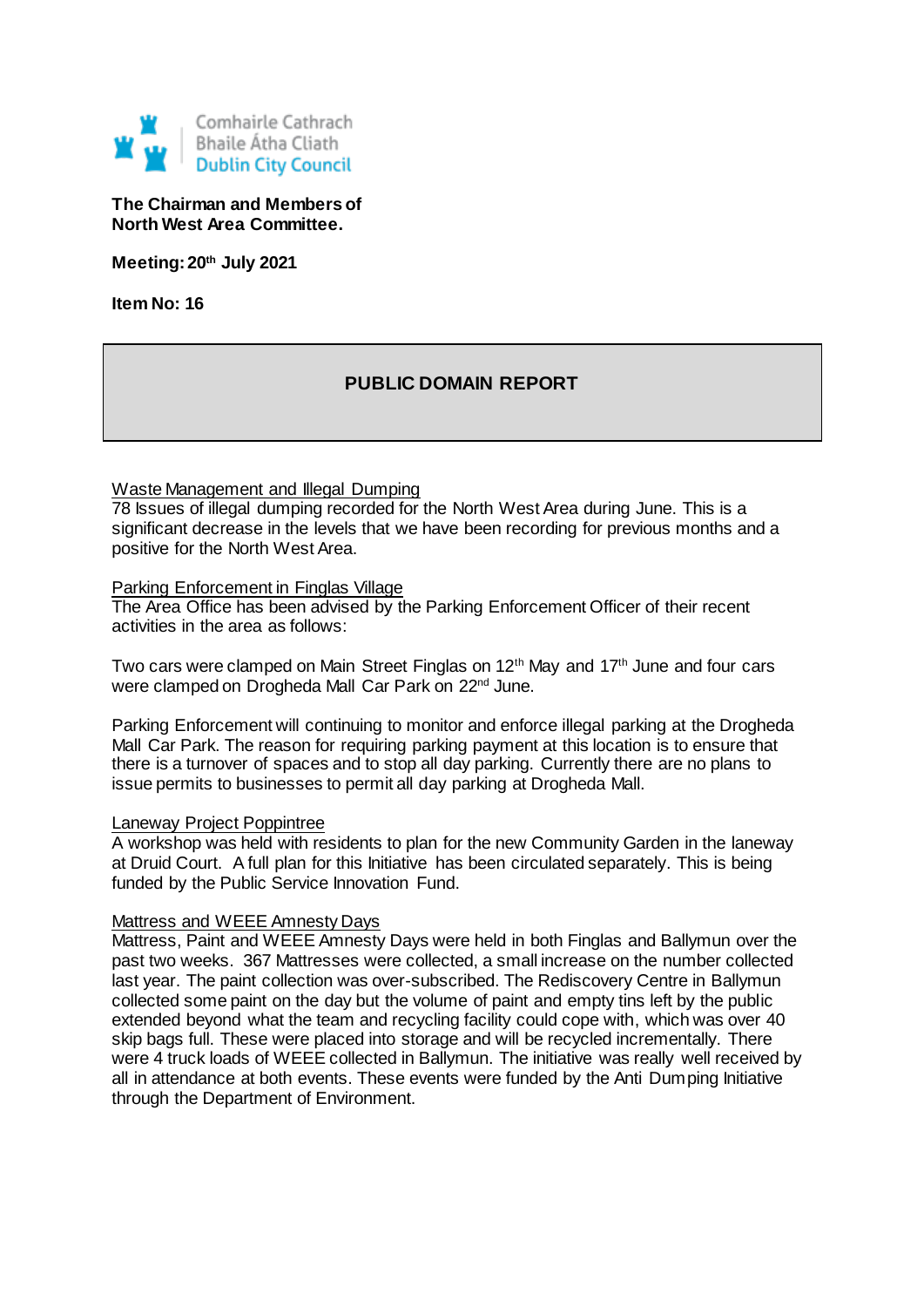

# City Neighbourhoods Awards

91 entries have been received for this year's City Neighbourhood Awards. There is great interest in the competition this year and the level of work undertaken by the communities has increased year on year. The judging will take place over the next four weeks and the results of the competition will be released late August/early September. We wish all our Environmental Groups good luck for 2021.

## Finglas Tidy Towns

Finglas Tidy Towns, The Public Domain Team and Creative Connections teamed up to enhance the laneway to the side of St. Canice's Girls School on Seamus Ennis Road. The result of all the work undertaken (photos below) speaks for itself.